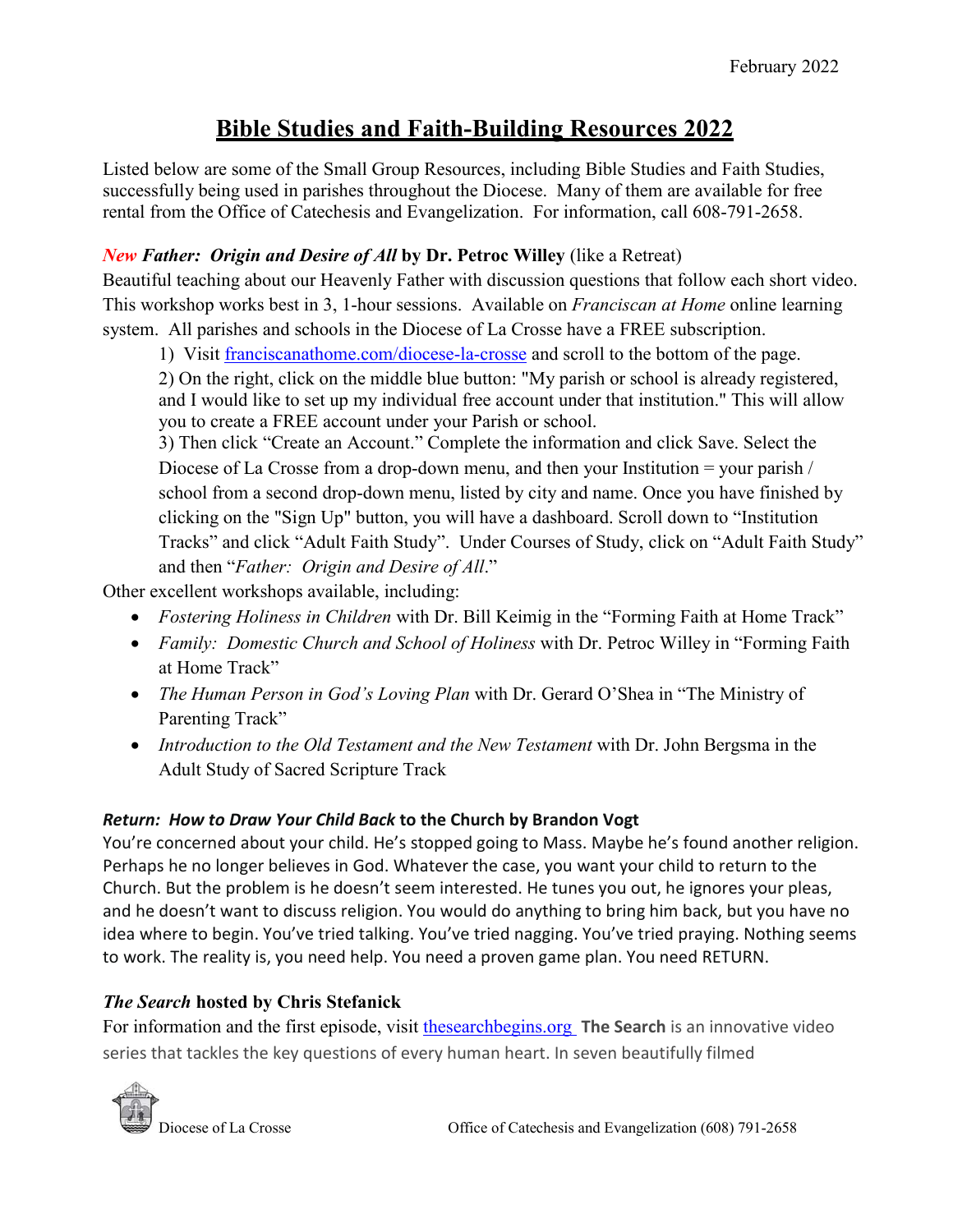episodes, **Chris Stefanick** and experts from multiple fields of science, medicine, psychology, art, and religion examine our place in the larger story of existence.

# *WHO AM I TO JUDGE? Responding to Relativism with Logic and Love* **by Edward Sri**

How do we talk about morality in a world that no longer believes in truth? When we're bombarded with messages of "Be tolerant!" and "Don't judge!" many people fee afraid to say anything is right or wrong. 8-part study program. Available for free rental and on FORMED. Dr. Edward Sri will speak at St. Patrick's Catholic Church in Onalaska on Tues., Oct. 12, 2021 from 6:30 – 8:30 p.m. and at St. Joseph the Workman Cathedral on Wed, Oct. 13, 2021 from 9:00 – 11:00 a.m.

*Consecration to St. Joseph: The Wonders of Our Spiritual Father* **by Fr. Donald Callaway, MIC.** Recognize the wonders, the power and the ceaseless of St. Joseph. Visit [shopmercy.org](https://shopmercy.org/catalogsearch/result/?q=Consecration+to+St.+Joseph) for books. 5 sessions with a recommended start date of Sept. 30 or Nov. 8<sup>th</sup>.

*How God Guides Us* **by Ann and Carol Lankford**, 8 sessions that each include a teaching, a Scripture story of God guiding a person in this way and two modern-day stories of a man and woman who experienced God's guidance in this manner. Downloadable at [diolc.org/deeper](https://diolc.org/catechesis/going-deeper-in-prayer/)

*Catholic Christian Outreach Faith Study Series***,** 5 booklets. This compelling resource for small parish groups is available through Cedar House. To hear a recording of a Diocesan priest and 3 facilitators who describe their experience in the parish, visit [diolc.org/catechesis/recordings-for-your](https://diolc.org/catechesis/recordings-for-your-ministry/)[ministry](https://diolc.org/catechesis/recordings-for-your-ministry/) 

# *Lectio: Eucharist* **by Dr. Brant Pitre**

Ten-part series with participant workbook. The Biblical roots of the Eucharist, through its foreshadowing in the miraculous events of the Old Testament, the Gospels, and Apostolic teaching. Materials available for free rental from the Office for Catechesis and Evangelization and on FORMED.

#### *The Mass,* **by Bishop Robert Barron**

7 sessions to Walk through the Holy Mass with Bishop Barron and be transformed through insights on this most privileged and intimate encounter with our Lord Jesus Christ. See how the Mass brings us out of the fallen world and into the Heavenly realm, how it resonates with a call from God and a response from His people, the Church, and most importantly, how we are intimately joined with the Body, Blood, Soul and Divinity of Jesus through the Holy Eucharist. *The Mass* will help you understand how to fully, consciously, and actively participate in the source and summit of the Christian life. Free rental from the Office for Catechesis and Evangelization \$110 for the bundle. Go to Word on Fire: <https://store.wordonfire.org/collections/the-mass>

#### *OREMUS* **(Latin for Let Us Pray) by Father Mark Toups - Outstanding**

8 sessions, each including 30 minute DVD presentation and discussion. This is a Catholic prayer study program in which Fr. Toups teaches the essentials of a fruitful prayer life including compelling personal stories. Available for free rental from Office of C  $\&$  E Participant booklet is necessary. Cost of workbooks is \$15 each.

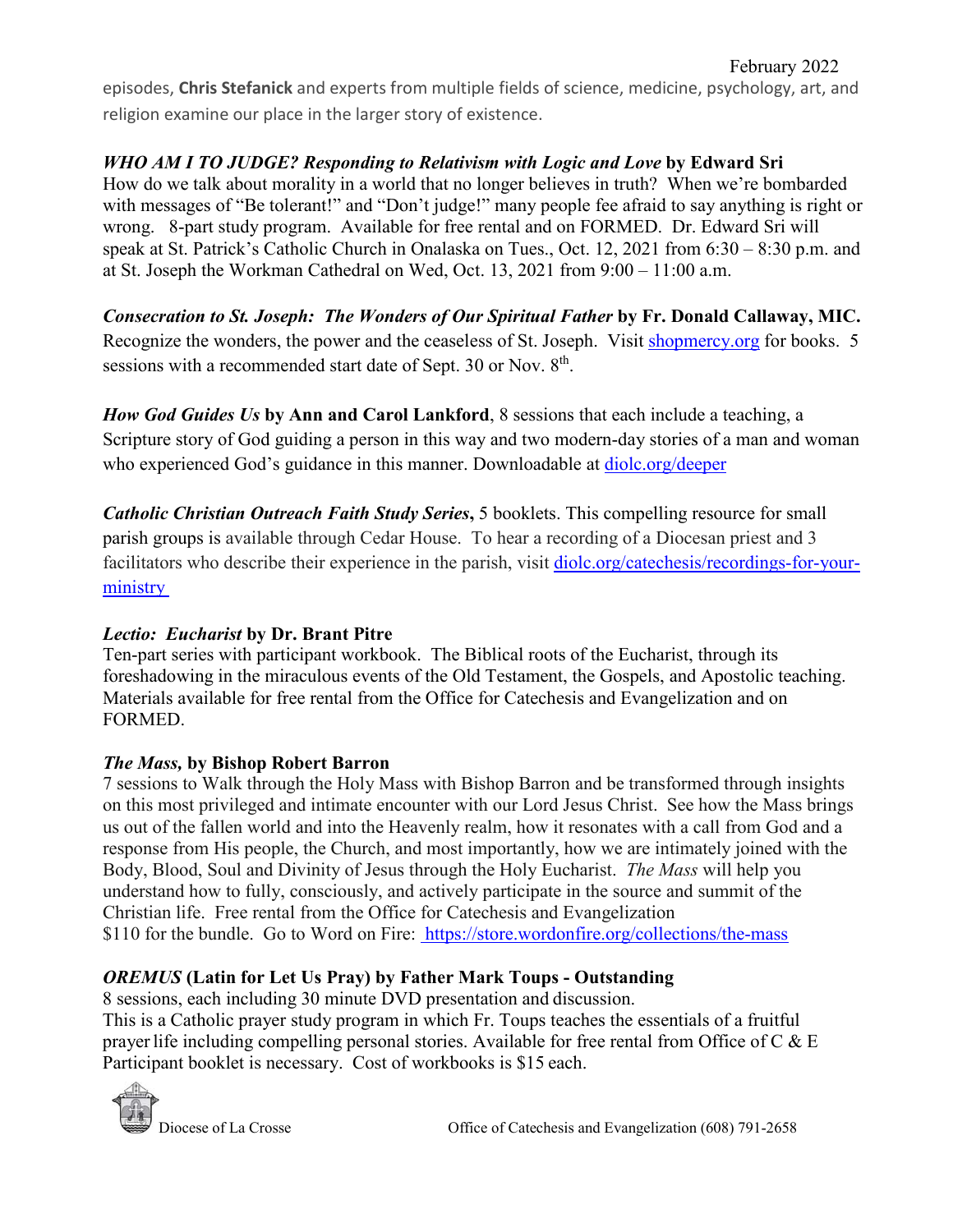### *Lectio: Evangelization and the Acts of the Apostles* **by Dr. Mary Healy**

Ten-part series with participant workbook. Insightful Biblical study with Church teaching and practical advice to show how modern Catholics can effectively impact their world for Jesus Christ. Materials available on FORMED or for purchase.

### *Blessed Are You: Living the Beatitudes* **by Christopher Ruff**

6 sessions with inspiring real-life stories that illustrate each Beatitude, making them come alive with meaning and relevance. Stimulating questions take participants into a shared experience of following Jesus and building His Kingdom in the world today. To preview the book, visit www.diolc.org/faithalive. To order at the diocesan price of \$10 each, contact the Office for Ministries and Social Concerns by emailing ministries  $\omega$  diole.org or calling 608-791-0161

#### *No Greater Love, a Biblical Walk through Christ's Passion* **with Edward Sri, which also features Fr. Mike Schmitz, Jeff Cavins, Jennifer Fulwiler, Curtis Martin, Teresa Tomeo, and Fr. Josh Johnson** DVD Program / Starter Pack for \$79. Ascension Press

Filmed on location in the Holy Land, *No Greater Love* is a biblical pilgrimage that reveals Christ's amazing love for us. Edward Sri guides you through the last hours of Christ's life. You will walk step-by-step with Jesus from the Garden of Gethsemane to the Mount of Calvary. Every step of the way, Old Testament prophecies, messianic expectations, biblical symbolism, and historical context shed light on the mystery of Christ's suffering and death. Catholics can come to a deeper understanding and appreciation of God's immeasurable and unconditional love for drawing closer to Jesus than ever before.

# **Faith Study Resources**

*Jesus: The Way, the Truth and the Life* **by Jeff Cavins, Edward Sri and Marcel D'Ambrosia**  through Ascension Press 10-part study on the life of Christ filmed in the Holy Land For purchase through Ascension Press, shipping Feb.  $9<sup>th</sup>$ . Starter pack \$130.

# *How God Offers Us Guidance,* **by Ann and Carol Lankford**

How does somebody go about seeking guidance from God? How can we tell if it's just us talking to ourselves or if we're listening to God? These questions are answered through 8 sessions which will provide principles for knowing that God guides us as well as understanding how this guidance from God is given. The focus of the sessions includes such topics as how God offers us guidance in answer to our personal prayer, through the Scriptures and through other people. The materials for the 8 sessions includes a story from Scripture related to the topic and 2 modern-day stories of how God guided two people. Resources may be downloaded from the Diocesan website: <https://diolc.org/deeper>

### *Living the Discerning Life: The Spiritual Teaching of St. Ignatius of Loyola* **by Fr. Timothy Gallagher, O.M.V.**

10 sessions for fall; 10 sessions for spring. DVD set with discussion questions available from the Office for Catechesis and Evangelization. Each person faces discouragement in the spiritual life which is the greatest obstacle to deepening our relationship with Jesus Christ. St. Ignatius provides us with practical assistance in understanding the times of joy and struggle in the spiritual life and above all, spiritual tools for overcoming the pitfalls of discouragement and darkness. Fr. Gallagher

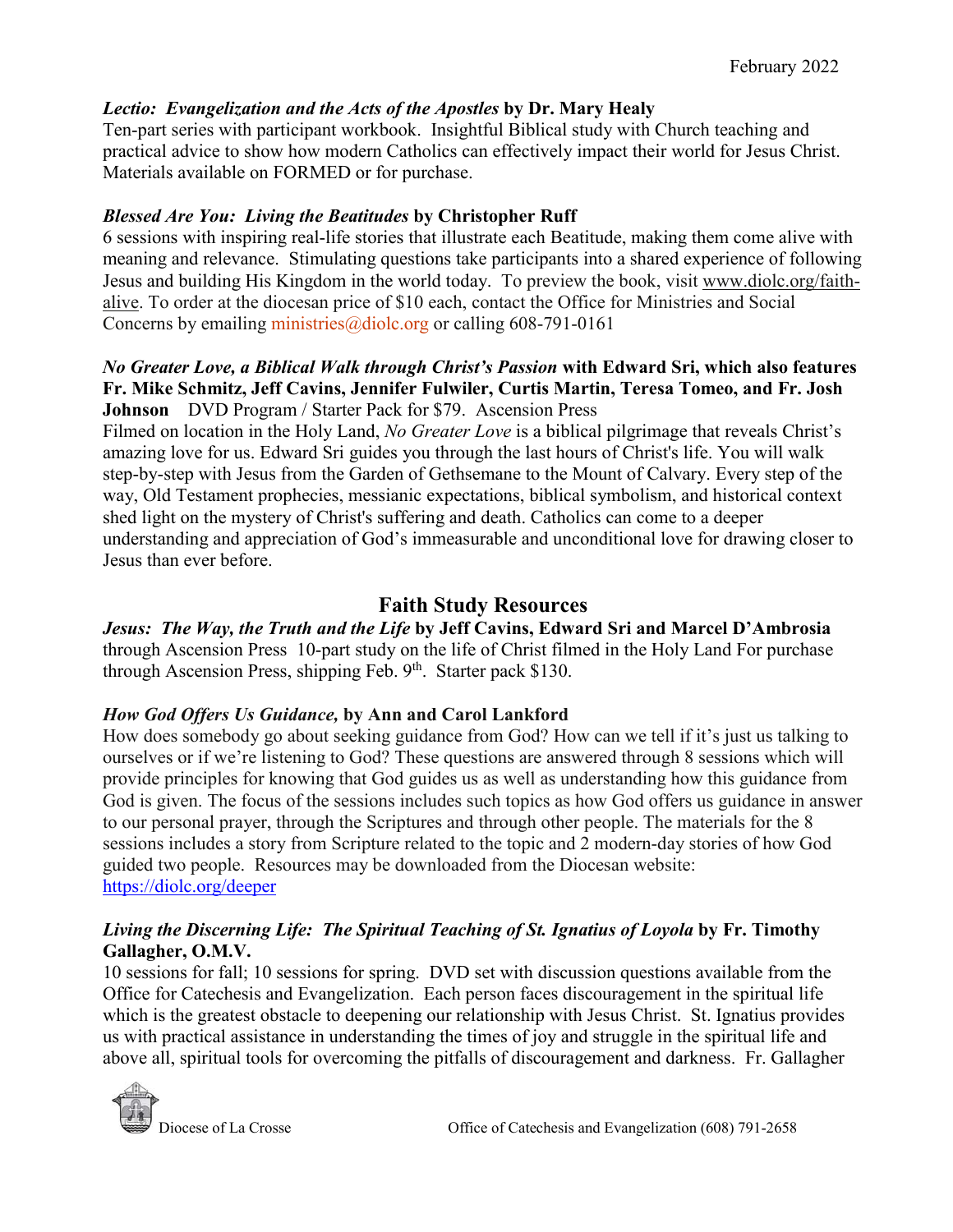presents the wisdom of St. Ignatius in a clear and accessible manner. This Program is for all who desire greater awareness of God's action in their daily spiritual lives. DVD's available for free rental from the Office or to purchase from<http://www.frtimothygallagher.org/on-disc>

### *Fulfilled: Uncovering the Biblical Foundations of Catholicism* **by Sonja Corbitt**.

Have you ever been unable to explain why Catholics believe what they do? Have you ever wondered why the Old Testament sounds so different from the New Testament? God began building a plan and laying a foundation for the beautiful traditions of the Catholic Faith in the Old Testament. It was fulfilled by Jesus in the New Testament. [Ascension Press](https://shop.ascensionpress.com/collections/fulfilled)

### **Sacraments**

# *FORGIVEN, The Transforming Power of Confession* by Augustine Institute

5 Sessions and a separate session for children, parents, catechists and parish staff. FORGIVEN explores the grace and healing offered in Confession and shows how this Sacrament of Mercy reveals the depth and bounty of God's love. Available from Lighthouse Catholic Media and on FORMED.

### *REBORN: You, Your Child and the Heart of Baptism* **by Edward Sri**

6-part DVD series with workbook on the Sacrament of Baptism. DVD's available for free rental and on FORMED.

*Beloved: Mystery and Meaning of Marriage. Finding Happiness in Marriage* by Augustine Institute 6 part DVD series with workbook. More than a union based on romantic love or mutual fulfillment, marriage goes back to the very essence of what it is to be human – and reflects a design placed in our hearts by God Himself. BELOVED speaks to the very heart of every husband and wife, bringing Sacramental truth and God-infused love into the everyday challenges of married life. Available from Lighthouse Catholic Media and on FORMED.

# **Divine Mercy**

# *Divine Mercy in the Second Greatest Story Ever Told* **by Fr. Michael Gaitley**

10 sessions, including 25 minute DVD presentations

The Program interweaves the dramatic history of Poland, the transformative message of St. Faustina, the miraculous appearance of Mary at Fatima, the witness of St. Maximillian Kolbe, and the worldchanging papacy of St. John Paul II into a tapestry of wonder and beauty centered around God's mercy.

# **Foundational**

*Symbolon: The Catholic Faith Explained* **with Dr. Edward Sri** along with other compelling Catholic teachers. This new DVD series systematically presents the BIG picture of the Catholic Faith. Programs 1-10 focus on the foundational teachings of the Creed and Programs 11-20 focus on the Sacraments and Life in Christ. Filmed on location in Rome, the Holy Land, Calcutta, the beauty and brilliance of Catholicism is explained in a way that helps us know it, live it, and articulate it to others.

# **Evangelization**

# *Catholicism: The New Evangelization by Father Robert Barron*

The documentary and study program focuses on the cultural obstacles the Church faces today and



Diocese of La Crosse **Office** of Catechesis and Evangelization (608) 791-2658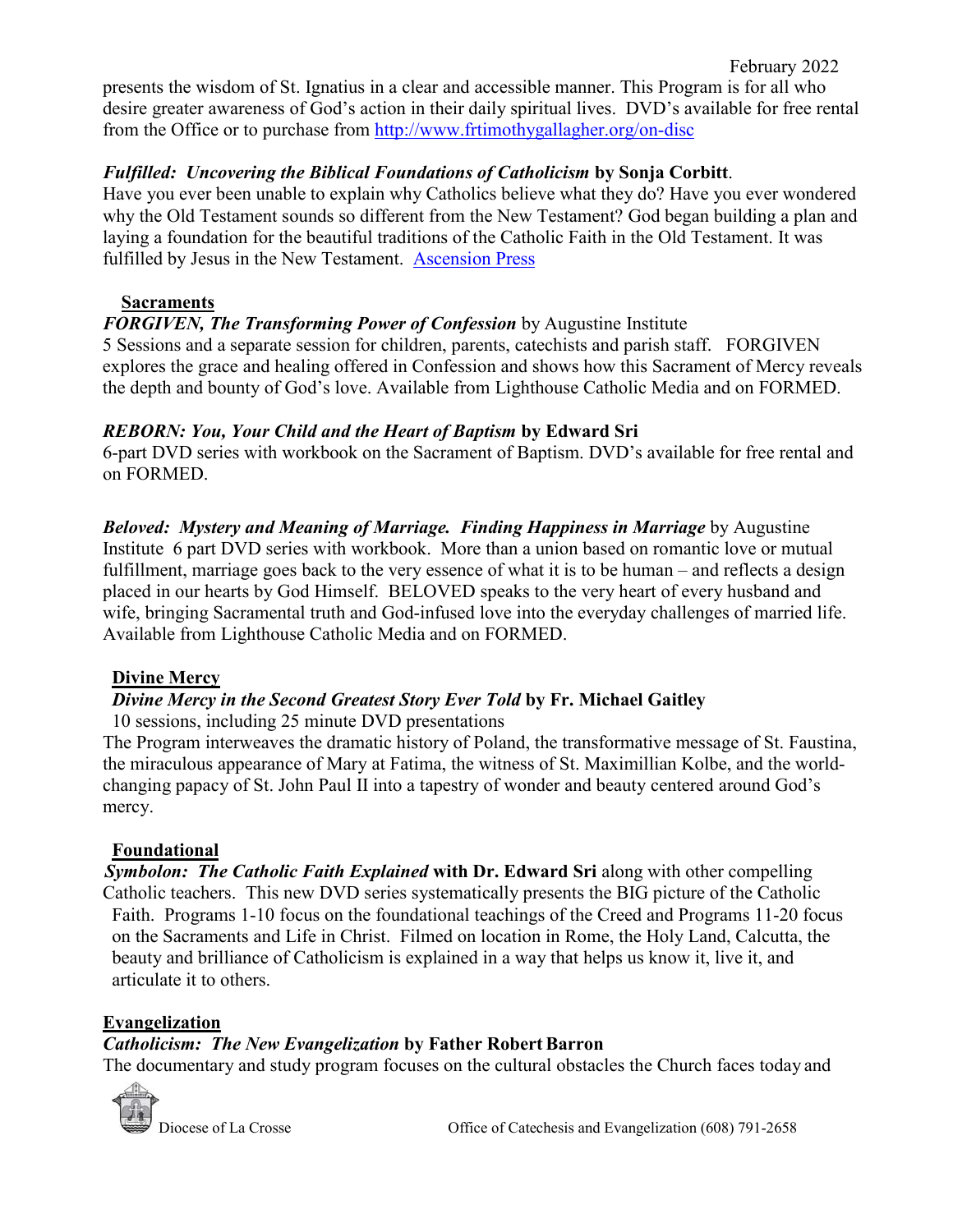sends us on mission with a message of joy.

6 – 90 minutes sessions including 15-30 minute DVD segments

Reduced cost of DVDs, Leader's Manual and prayers cards is \$88. Available from the Officeof Catechesis and Evangelization.

### **Retreat**

*33 Days to Morning Glory* – A Do-it Yourself Retreat in Preparation for formal entrustment to Mary according to St. Louis de Montfort, St. Maximillian Kolbe, Blessed Pope John Paul II, and Blessed Mother Teresa.

Individuals may make the 10 minutes-a-day retreat on their own using the book *33 Daysto Morning Glory*. Book is available from the Office of C and E for \$3.

6 sessions, 90 minutes each with 35 minutes of teaching on DVD by Fr. Michael Gaitley. Up to 11 hours of credit. Facilitators Guide/DVDs available from the Office of C  $\&$  E for free rental. In addition to the book, cost of Participants Packet is \$20, available from MaryLitschauer, 715-539-3800, [mllitschauer@gmail.com.](mailto:mllitschauer@gmail.com)

### **Conversion**

*Conversion, Following the Call of Christ* (Biblical Stories of People Who Changed) by Bishop Robert Barron. 6 – 90 minute sessions with questions for Understanding and Reflection. Free rental

### *The Mystery of God: Who God is and Why He Matters* **by Bishop Robert Barron**

6 – part DVD series with workbook: Atheism is on the rise. Skeptical thinkers vigorously attack belief in God as irrational or, even worse, dangerous. The so-called New Atheism has attracted millions of young people. How should Christians respond? How can we turn the tide of secularism and draw people back to God?

#### *Priest, Prophet, King* **by Bishop Robert Barron**

6 – part DVD series with workbook: Through this presentation, participants will better understand Jesus, become more familiar with Scripture, and realize their own priestly, prophetic, and kingly mission.

#### *CATHOLICISM Study Program* **by Bishop Barron** (DVD)

20-90 minute sessions with discussion questions provided by the Office for Catechesis and Evangelization. Each parish was given the Program by Bishop Callahan. Catholicism (book) by Bishop Barron available for \$3 each.

# **Bible Study Resources for Adults**

# *Lectio: Peter* **by Dr. Tim Gray**

Ten-part Series with workbook. A fresh perspective on Simon Peter that is immediately informative and relevant to our lives. After all, if Jesus could bring out the very best in someone like Peter, then there is hope for the rest of us. Materials available on FORMED or for purchase.

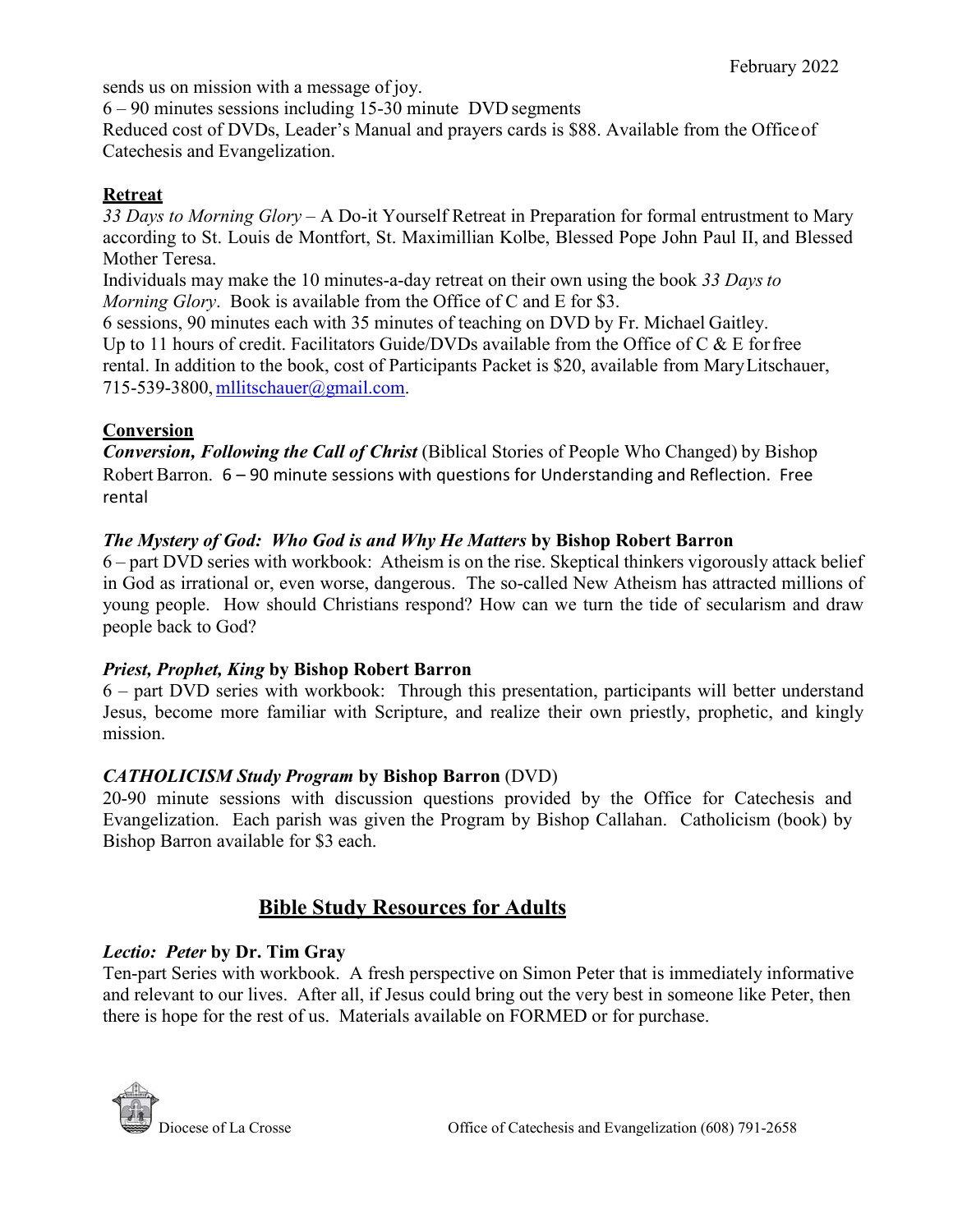### *Follow Me: Meeting Jesus in the Gospel of John* **by Edward Sri**

An 8-part DVD series with workbook is your guide to a personal encounter with Christ. Jesus calls us to be His disciples, to trust Him, to open ourselves to His merciful love, and to love others as He has loved us. Follow Me invites us to experience the joy of a renewed friendship with Christ. DVDs available for free rental

### *A Biblical Walk through the Mass* **Study Program by Edward Sri**

A 5-part study (DVDs) that explores the biblical roots of the words and gestures we experience in Mass and explains their profound significance. Booklet and book sold as set for \$16 from Office for Cat. and Evan. DVDs available for free rental or purchase of entire packet for \$100.

#### *Mary, A Biblical Walk with the Blessed Mother* **by Edward Sri**

8 –part series that provide a uniquely personal encounter with the Blessed Mother, placing you in the midst of the powerful drama of her earthly life, taking you through her joys...and her sorrows. The better we know Mary, the better we will know her Son. Free leader resources available for download at BibleStudyForCatholics.com. Free rental. Workbook for participants

#### *The Footprints of God Series* **by Stephen Ray**. Discussion questions (Free rental)

| The Story of Salvation from Abraham to Augustine preview of the Program (11 minutes) |                   |
|--------------------------------------------------------------------------------------|-------------------|
| Moses: Signs, Sacraments, Salvation with discussion questions                        | 2 hours           |
| David & Solomon: Expanding the Kingdom with discussion questions                     | 2 hours of credit |
| Jesus: the Word became Flesh with discussion questions                               | 2 hours of credit |
| Mary: the Mother of God with discussion questions                                    | 2 hours of credit |
| Peter: Keeper of the Keys with discussion questions                                  | 2 hours of credit |
| Paul: Contending for the Faith with discussion questions                             | 2 hours of credit |
| Apostolic Fathers with discussion questions                                          | 2 hours of credit |

# *A Quick Journey through the Bible* **by Jeff**

**Cavins** 8-Part Study (DVD) with workbook

# *The Bible Timeline: The Story of Salvation* **by Jeff Cavins**

24-part Bible study with study questions (DVD) Available for free rental

#### *Introduction to Psalms, the School of Prayer:* **by Jeff Cavins, Sarah Christmyer, and Dr. Tim Gray**

10 Sessions on the DVD series with discussion questions: The Psalms reveal Israel's response to God's covenant and serve as a model for our response to Him. One could say that the Psalms tell the "inside" story, which comes from the deeply personal perspective of one who is seeking God. Available for free rental.

#### *Matthew: The King and His Kingdom* **by Jeff Cavins**

24-part study on the Gospel of Matthew with discussion questions (DVD)

#### *Acts: The Spread of the Kingdom* **by Jeff Cavins**

20-part study on the Acts of the Apostles with discussion questions (DVD)

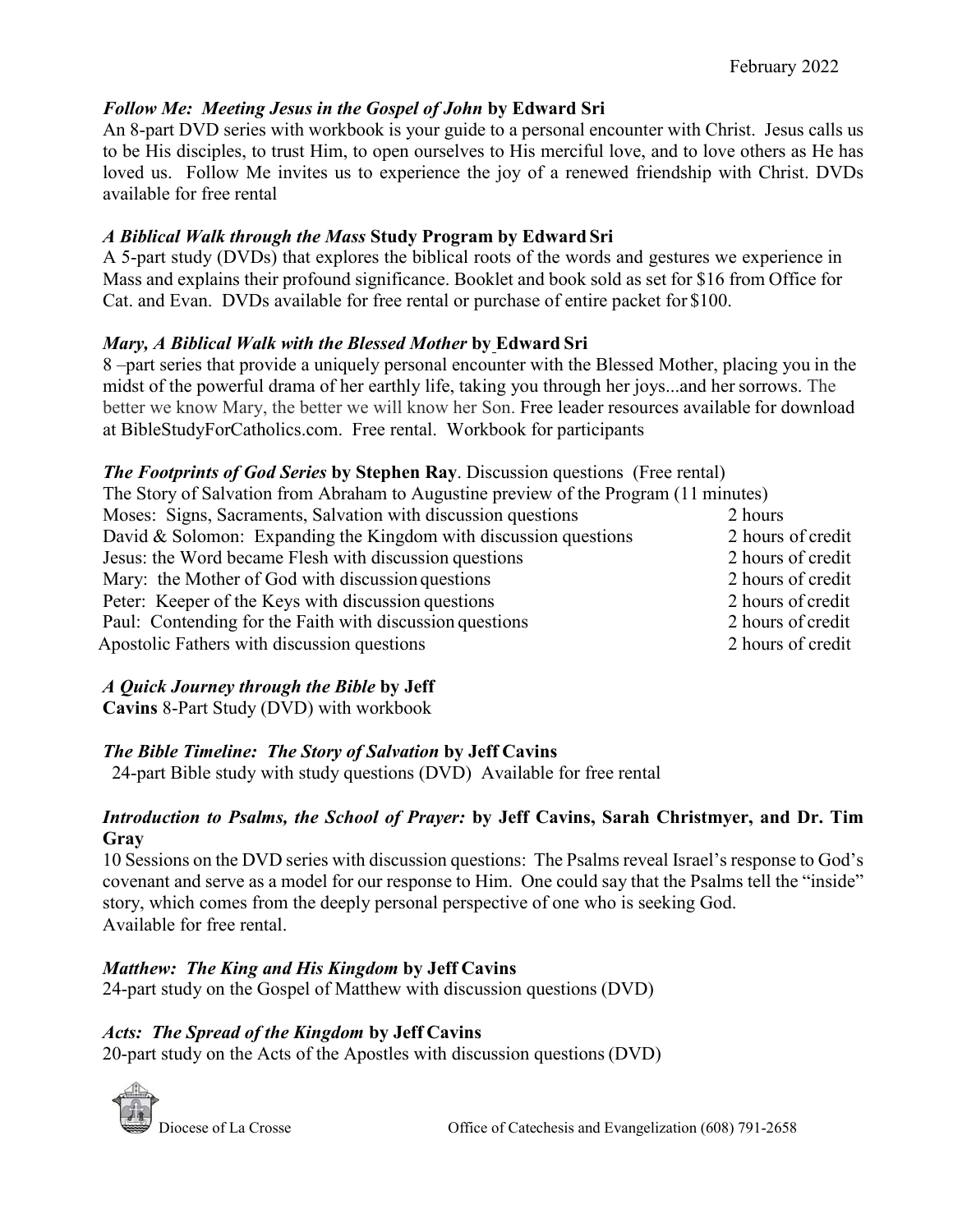### *Adventures in 1 Corinthians, the Church and the Christian Community* **by Dr. Tim Gray**

10 Sessions on the DVD series with discussion questions: With divisions, immorality, persecution, and other trials of the faithful, the message of St. Paul to the Corinthians is a much-needed message for our times. St. Paul taught the Corinthians about the nature of grace, the Church as the Body of Christ and the most powerful gift of all, the Eucharist, which along with Christian virtue leads to a life of joy. Available for free rental.

### *Revelation: The Kingdom Yet to Come* **by Jeff Cavins**

10-part study on the Book of Revelation with discussion questions(DVD)

### *Exodus: Called to Freedom* **by Jeff Cavins**

10-part study on the Book of Exodus with discussion questions (DVD)

# **Bible Study Resources for Teens and Young Adults**

### *T3 – The Teen Timeline* **(excellent!) by Mark Hart**

8-Part Bible Study for Teens and Young Adults (DVD) Worksheets, discussion questions and resources provided by the Office for Catechesis and Evangelization

# *T3 - Thy Kingdom Come: Matthew* **by Mark Hart**

8-Part Study on the Gospel of Matthew for Teens and Young Adults (DVD). Worksheets, discussion questions and resources provided by the Office for Catechesis and Evangelization

### *T3: Acts – The Keys and the Sword* **by Mark Hart**

4-Part Bible Study for Teens and Young Adults (DVD). Discussion questions and resources provided by the Office of Catechesis and Evangelization

# *T3: Revelation – The lion and the Lamb* **by Mark Hart**

4-Part Bible Study for Teens and Young Adults (DVD) with Leader and Participant Book

# **Theology of the Body for Middle School and High School**

The *Theology of the Body for Teens Middle School* program is an 8-part chastity program divided that reflects the pedagogical approach of St. John Paul II's revolutionary teaching. The program gives seventh through eighth graders the answers to their tough questions concerning their bodies, their sexuality, and their future. The program has been designed specifically as a catechetical program to fit perfectly into Catholic schools, youth ministry, CCD, and homeschooling settings. The first few segments of TOB for Middle School will work with  $6<sup>th</sup>$  graders. Visi[t ascensionpress.com/collections/theology-of-the-body-for-teens-middle-school-edition](https://ascensionpress.com/collections/theology-of-the-body-for-teens-middle-school-edition)

# *You: Life, Love and the Theology of the Body* (for High School)

In an age of "selfies" and egocentrism, *YOU* cuts through the noise to present an authentic view of the human person. It presents young people with the extraordinary story of their creation as unrepeatable individuals. But the program doesn't stop there. *YOU. Life, Love, and the Theology of the Body* introduces teens to the truth that life is not, in fact, all about them; it is about going out of

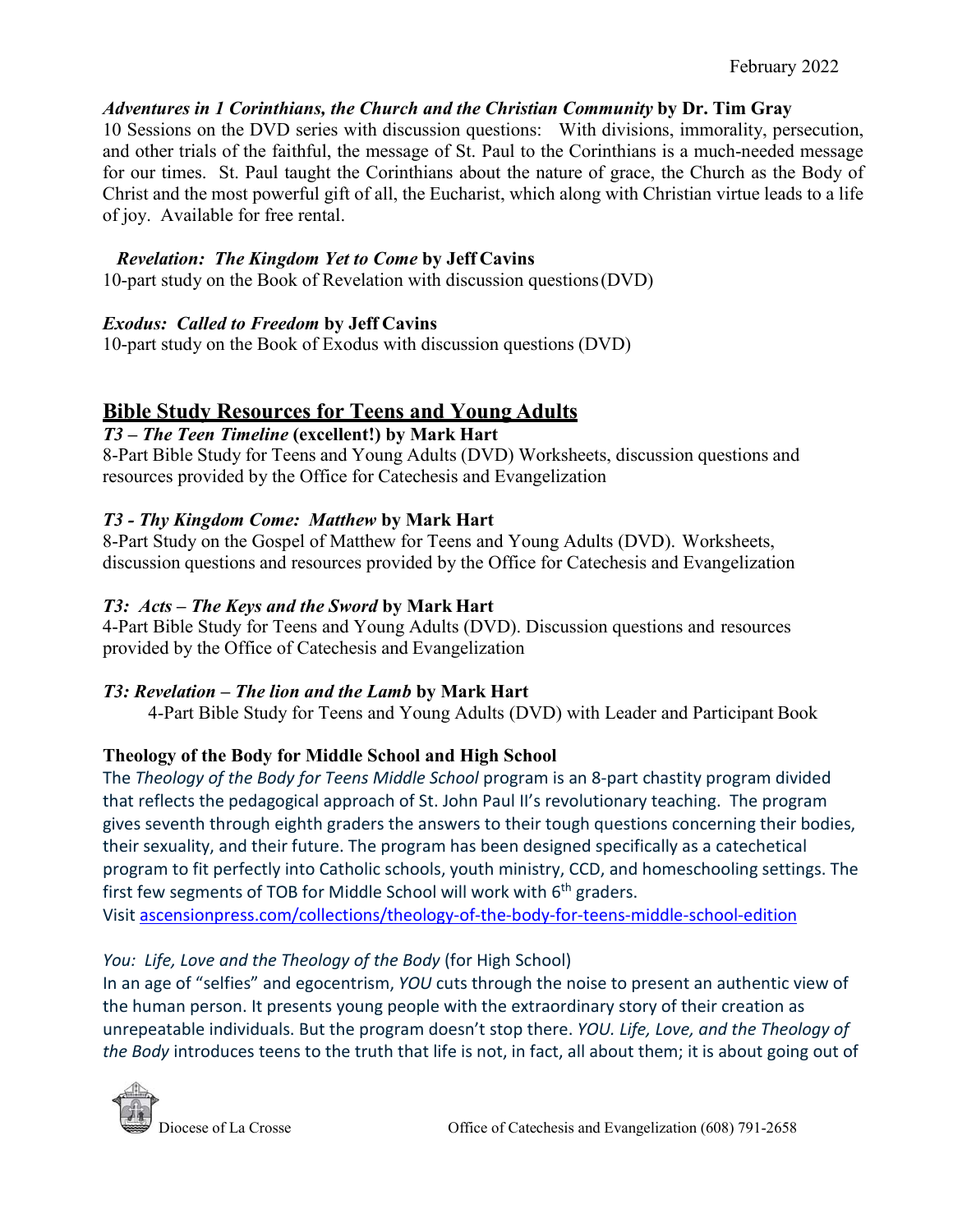#### themselves to be a sincere gift for others.

Visi[t ascensionpress.com/collections/you-life-love-and-the-theology-of-the-body](https://ascensionpress.com/collections/you-life-love-and-the-theology-of-the-body)

### **In – Parish Retreats**

### Step One

*33 Days to Morning Glory* – A Do-it Yourself Retreat in Preparation for formal entrustment to Mary according to St. Louis de Montfort, St. Maximillian Kolbe, Blessed Pope John Paul II, and Blessed Mother Teresa.

Individuals may make the 10 minutes-a-day retreat on their own using the book *33 Daysto Morning Glory*. Book is available from the Office of C and E for \$3.

6 sessions, 90 minutes each with 35 minutes of teaching on DVD by Fr. Michael Gaitley. Up to 11 hours of credit. Facilitators Guide/DVDs available from the Office of  $C \& E$  for free rental. In addition to the book, cost of Participants Packet is \$20, available from MaryLitschauer, 715-539-3800, [mllitschauer@gmail.com.](mailto:mllitschauer@gmail.com)

### Step Two

*Consoling the Heart of Jesus* – A Do-It-YourselfRetreat

Individuals may make the 10 minutes-a-day retreat on their own using the book *Consoling the Heart of Jesus*. Books are available for \$10.

The purpose of this retreat is to draw closer to the Merciful and Sacred Heart of Jesus by accepting His love and trusting in Him.

The Retreat combines the Spiritual Exercises of St. Ignatius with the teachings of Saints Thérèse of Lisieux, Faustina Kowalska, and Louis de Montfort. The author of these materials is Father Michael Gaitley, MIC.

10 sessions, 90 minutes each with 35 minutes of teaching on DVD by Fr. Michael Gaitley. Up to 15 hours of credit. Facilitators Guide/DVDs available for free rental.

In addition to the book, cost of Participants Packet is \$20, available from Mary Litschauer, 715- 539-3800, militschauer@gmail.com.

# **Faith Study Resources**

# **Formation in the Virtues**

# *Walking Toward Eternity: Daring to Walk the Walk*

7-2 hour sessions including DVD's, Leader's Guide and Participant Journal by Jeff & Emily Cavins. This Program is designed to help you live your faith more freely by developing and nurturing the virtues love, forgiveness, humility, prayerfulness, faithfulness, sacrifice, and thankfulness – that are essential to the Christian life.

14 hours of credit Resources available from the Office of C & E; Journals are \$16

# *The Catechism of the Catholic Church*

#### *Unlocking the Beauty of the Catechism*: Part One

8 sessions of a small group study of the Creed by Christopher Ruff. This includes personalreading of 15 pages of the Catechism before group study. The book includes vocabulary aids, summaries of sections, discussion questions and "growth in discipleship" application.

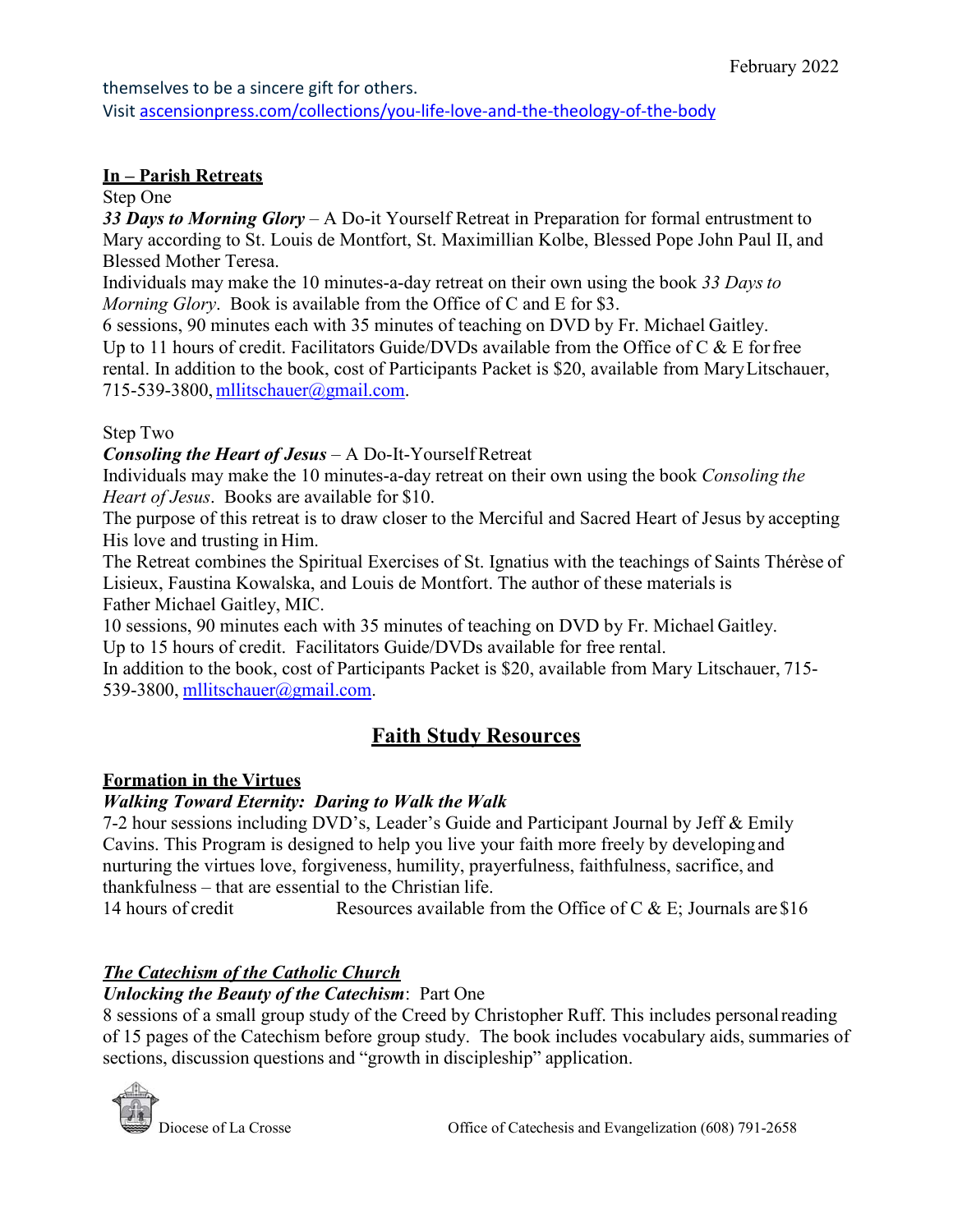Available for \$8, Facilitator's Guide available for \$4

#### **Unlocking the Beauty of the Catechism: Part Two**

8 sessions of a small group study of the Creed by Christopher Ruff. This includes personalreading of 15 pages of the Catechism before group study. The book includes vocabulary aids, summaries of sections, discussion questions and "growth in discipleship" application. Available for \$8,

#### *I Have Loved You* **by Christopher Ruff** \*\***Spanish version now available**

6 Sessions Book for small group study is available through Office of Ministries and Social Concerns

#### *"Who Is My Neighbor?"* **by Christopher Ruff**

6 Sessions Book for small group study is available through Office of Ministries and Social Concerns

#### *The Greatest of These is Love –* **by Christopher Ruff**

6 Sessions Book for small group study is available through Office of Ministries and Social Concerns

#### *Catholicism 101: Essentials for the Journey* by Jeff Cavins (DVD)

10 part DVD Series with workbook

#### *Feast of Faith – The Eucharist* by Marcelino D'Ambrosio, Ph.D.

4 part DVD Series with workbook

#### **Human Sexuality**

- *Embrace Parenthood:* Step One of the Teaching the Way of Love Series Complete the workbook. (Read segments, watch DVD clips and answer discussion questions)
- *Growing in the Way of Love*: Step Two of the Teaching the Way of Love Series Complete the workbook. (Read segments, watch DVD clips and answer discussion questions)
- *Bodies and Boundaries*: Step Three of the Teaching the Way of Love Series Complete the workbook. (Read segments, watch DVD clips and answer discussion questions)

Live Presentation of any step of the Teaching the Way of Love series. Contact Alice Heinzen at heinzenalice@gmail.com

#### **Recognizing God-given Gifts for use in the parish**

*Discerning Charisms* – The Catherine of Siena Institute

For information visit [siena.org/called-gifted.](https://siena.org/called-gifted) Charisms are God-given gifts that we receive at Baptism. They are supernatural gifts and are to be used in the service of others. Therefore, we need to know what gifts we were given so that they can be used in the parish, school, family etc.

#### **Church History**

*EPIC: A Journey through Church History* **(DVD)**

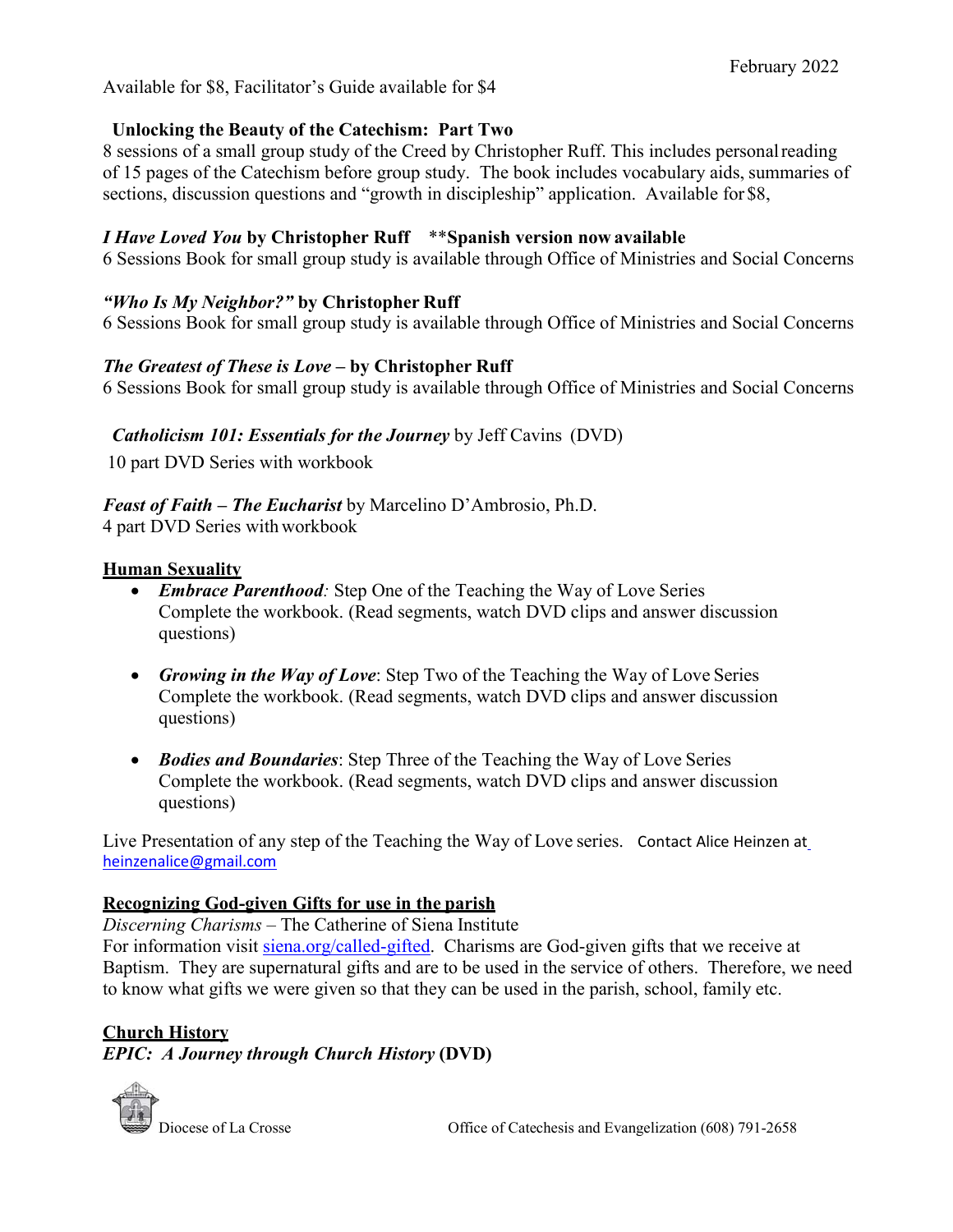20-part series takes you through the major people, places and events that make up the history of the Catholic Church. Workbook is part of program.

#### **Theology of the Body**

*An Introduction to the Theology of the Body: Discovering the Master Plan for Your Life* by Christopher West  $(DVD) - 8$  sessions with study guide

#### *God's Plan for a Joy-Filled Marriage* **by Christopher West**

(Theology of the Body) DVD - 6 part Series with Study Guide – free rental

#### **The Mass**

#### *Mystical Body, Mystical Voice, Encountering Christ in the Words of the Mass*

5 - 90 minute sessions including DVD's, Leader Guide and Participant Booklet by Chris Carstens and Father Douglas Martins Includes the book Encountering Christ in the Words of the Mass.